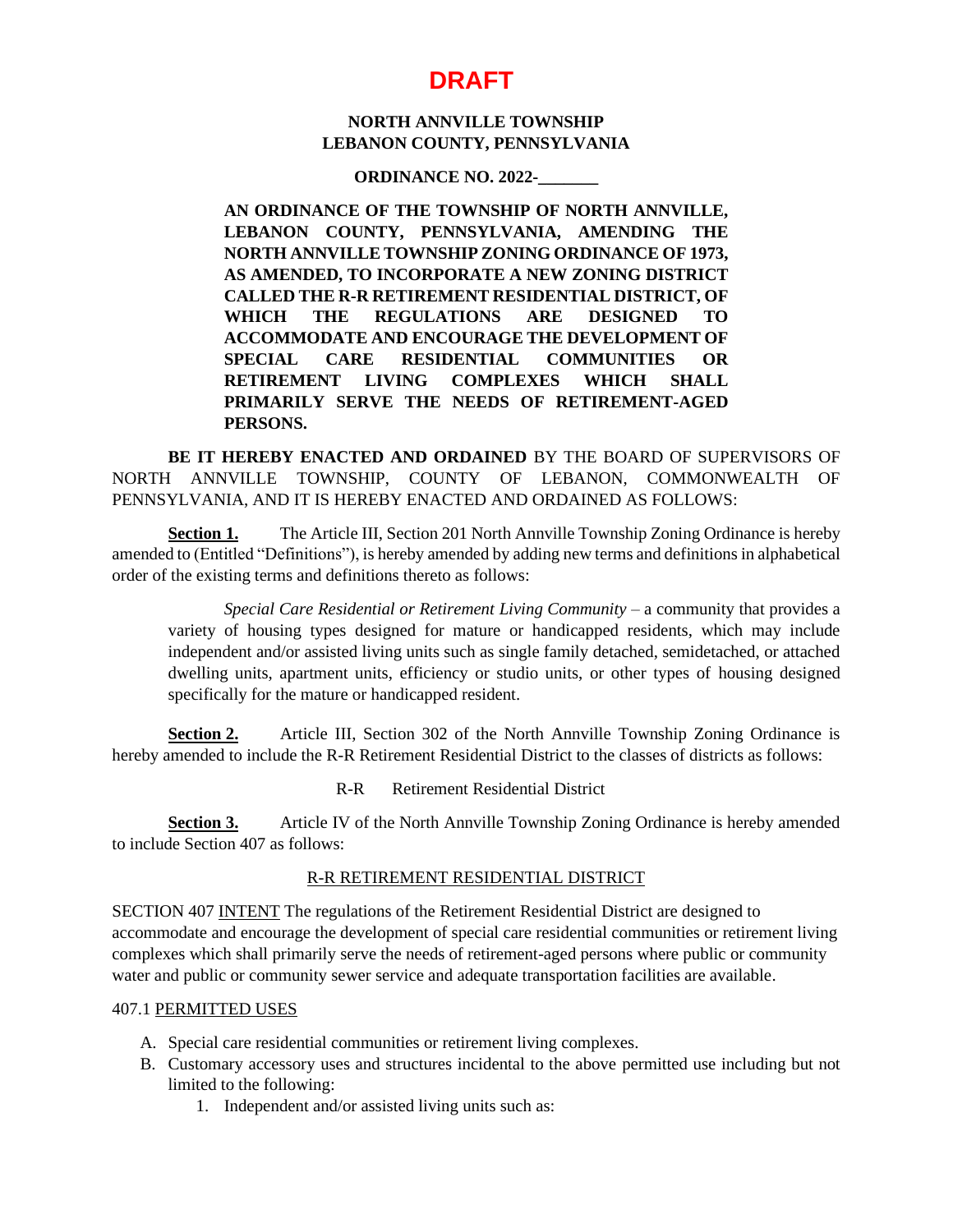- a. Single family detached dwelling units.
- b. Semidetached dwelling units.
- c. Attached dwelling units.
- d. Apartment units.
- e. Efficiency or studio units.
- f. Other types of housing designed specifically designed for mature or handicapped residents.
- 2. Dining facilities for residents and their guests and employees.
- 3. Overnight guest rooms for visitors.
- 4. Community center and recreational facilities.
- 5. Healthcare facilities including skilled and intermediate care and/or assisted living, clinics and rehabilitation services, pharmacies, and laboratories.
- 6. Administrative offices and maintenance/service facilities.
- 7. Personal service shops, including but not limited to barbers/beauticians, seamstresses/tailors, laundromats, commercial kitchens, thrift shops, snack shops, banking facilities, post office, bakery, and a shop for convenience items, provided that said shops are designed to serve only the residents of the community/complex and do not exceed the allowable densities.
- 407.2 LOT AND YARD REQUIREMENTS A lot area, lot width, lot coverage, yard depths, and building height satisfying the requirements of the following table, unless otherwise specified in Section 402.1, shall be provided for every dwelling unit and/or principle non-residential building or use hereafter erected, altered, or established in this district.

#### District Requirements

|                           | Lot Requirements |           |          | <b>Yard Requirements</b> |        |          |        |
|---------------------------|------------------|-----------|----------|--------------------------|--------|----------|--------|
|                           | Min.             | Min.      | Max.     |                          |        |          |        |
|                           | Lot              | Lot       | Lot      |                          | One    | Total    |        |
| Use                       | Area             | width     | Coverage | Front                    | Side   | Sides    | Rear   |
| Special care residential  |                  |           |          | $40$ ft.                 |        |          |        |
| communities or retirement |                  |           |          | Except 100 ft. for non-  |        |          |        |
| living complexes          | 20 acres         | $250$ ft. | 50%      | residential buildings    | 30 ft. | $60$ ft. | 30 ft. |

No building shall exceed forty five (45) feet in height unless authorized by Special Exception.

- 407.3 MINIMUM OFF-STREET PARKING REQUIREMENTS Off-street parking shall be provided in accordance with Article VI of this Ordinance.
- 407.4 SIGNS AND ADVERTISING STRUCTURES Signs shall be permitted in accordance with Article VII of this Ordinance.

## 407.5 DISTRICT PROVISIONS

- A. Living units shall comply with all the specifications for each style of housing as defined by this Ordinance, excepting that single family units need not to be located on individual lots when located within such a community or complex.
- B. All facilities shall be served by public or community water and public or community sewer.
- C. The maximum density shall be ten (10) dwelling and/or living units per acre of gross site area, subject to setback requirements of this Ordinance. In the calculation of overall site density, every five (5) beds located within the skilled care center, nursing home, or similar hospital facility shall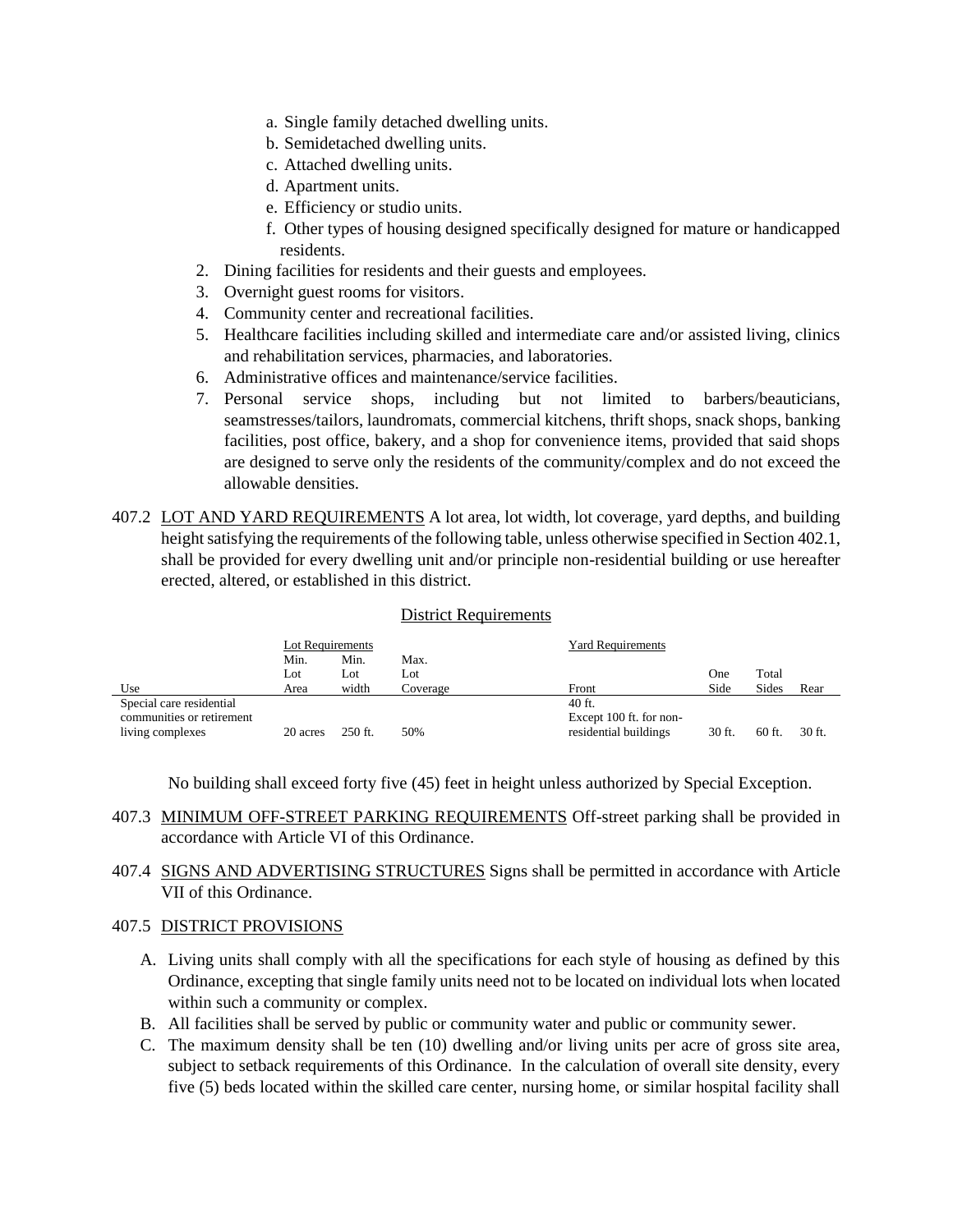equal one housing unit and shall be included in determining the total number of housing units allowed under the terms of this Ordinance.

- D. A maximum of fifteen (15%) percent of the gross site area shall be used for administrative and maintenance/service facilities
	- 1. Said administrative and service facilities shall be principally for the site upon which they are located or similar remote facilities they serve.
	- 2. Personal service shops, as indicated in Section 407.1 B.7. of this Ordinance, shall comprise no more than two (2%) percent of the gross site area and shall be calculated as part of the total administration and/or service facilities allowed for the community/complex.
- E. Each special care residential community or retirement complex shall be developed and managed by a single management body. If the ownership of the tract on which the community is located should be divided in any fashion or for any reason, deed and other restrictions shall be required to insure that common development, management and responsibility with respect to the community/complex is maintained.
- F. The campus shall primarily serve the needs of the retirement-aged person. At least one (1) resident of each household shall be at least fifty (50) years old, be the remaining spouse of a deceased resident who was at least fifty (50) years old, or possess some handicap that can be treated within a setting like the special care residential community.
- G. No group of single family attached units shall exceed five (5) units, with not more than three (3) continuous dwellings with the same front or rear setback, each variation of the setback being at least four (4) feet. Variety in design and construction is encouraged to enhance appearance and identify units.
- H. Single family detached, semi-detached, and attached dwelling shall be constructed no less than twenty (20) feet apart on sides and forty (40) feet apart when the front or back of a unit faces another unit. Similarly, multi-family personal care or apartment buildings, skilled care medical facilities and non-residential buildings or structures shall maintain an isolation distance of forty (40) feet from all other buildings or structures, unless one of the structures is an accessory structure, in which case a minimum isolation distance of twenty (20) feet or other applicable building code requirement shall be maintained.
- I. All buildings or structures shall be set back at least twenty (20) feet from the cartway of the private retirement community streets.
- J. Sidewalks shall be provided to interconnect all living units with the community service areas, parking lots, dining areas, and health care facilities to be utilized by the residents living therein.
- K. The design and construction of private streets located within the retirement residential community shall comply with the Lebanon County Subdivision and Land Development Ordinance, except that private streets located within such uses may be reduced as follows:
	- 1. Right-of-way width none
	- 2. Minimum paved cartway width 22 feet
	- 3. Improved shoulder width none
	- 4. No on-street parking shall be permitted.
	- 5. Prior to any future dedication to the Township, all private streets shall be upgraded to meet public street standards in force at the time of dedication.
- L. Plans for all living and service facilities shall be approved by the appropriate local and state agencies, including but not limited to the Department of Labor and Industry, Department of Public Welfare, and the Lebanon County Area Agency on Aging.